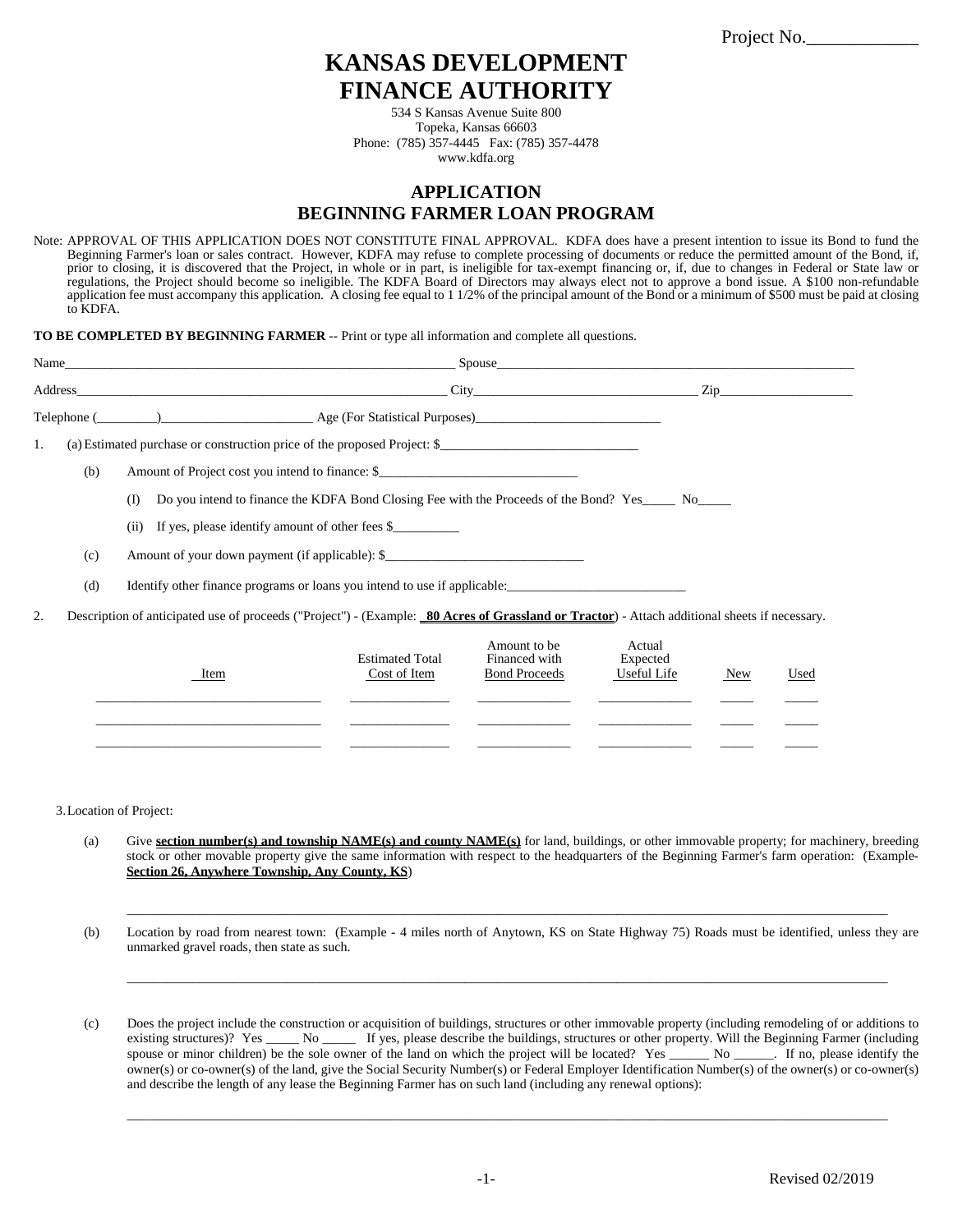4. Dwelling -- Does any part of the project consist of a building which has been or could be occupied as a dwelling and which is intended to be occupied as a dwelling in the future? Yes \_\_\_\_\_\_\_ No \_\_\_\_\_. If yes, estimated value of the dwelling (including garage or similarly related structures):  $\frac{\sqrt{2}}{2}$ 

(If yes, please attach an appraisal showing present fair market value of the dwelling and related structures and the present fair market value of the remaining buildings. If time does not permit an appraisal to be obtained before the Application is submitted, an appraisal should be submitted as soon as possible thereafter. The appraisal can be a short appraisal from a lender.)

### **NOTE:A DWELLING MAY LIMIT THE ELIGIBILITY OF THE PROJECT FOR FINANCING. Consult the KDFA before making an offer to buy a project containing a dwelling.**

5. Seller of Project (if known): \_

Seller's Address: \_\_\_\_\_\_\_\_\_\_\_\_\_\_\_\_\_\_\_\_\_\_\_\_\_\_\_\_\_\_\_\_\_\_\_\_\_\_\_\_\_\_\_\_\_\_\_\_\_\_\_\_\_\_\_\_\_\_\_\_\_\_\_\_\_\_\_\_\_\_\_\_\_\_\_\_\_\_\_\_\_\_\_\_\_\_\_\_\_\_\_\_\_\_\_\_\_\_\_\_\_\_\_\_\_\_\_\_  $\text{State}$   $\text{State}$   $\text{Zip}$ Relationship to Beginning Farmer (if any):  $\_\_$ 6. Have you; your spouse, or minor children ever directly or indirectly owned any land? Yes \_\_\_\_\_\_\_\_ No \_ **NOTE:** The following are examples of indirect land ownership:<br>a) ownership of a beneficial interest in a trust w a) ownership of a beneficial interest in a trust which in turn holds land.<br>b) ownership of shares in a family farm corporation which owns land. b) ownership of shares in a family farm corporation which owns land.<br>c) a remainder interest in land which is subject to a life estate in another a remainder interest in land which is subject to a life estate in another person.

#### **IF YOUR ANSWER TO QUESTION 6 IS NO - SKIP TO QUESTION 12.**

7. If your answer to Question 6 is yes, was the land (while you, your spouse or minor children owned it) part of a farm? Yes \_\_\_\_\_\_ No \_\_\_\_\_\_.

**NOTE:**The term "farm" includes stock, dairy, poultry, fruit, fur-bearing animal and truck farms, plantations, ranches, nurseries, ranches, greenhouses and orchards or other similar structures used primarily for the raising of agricultural or horticultural commodities.

8. If your answers to Questions 6 and 7 are yes, please describe each parcel of land you, your spouse, or minor children presently or have previously owned by its county location, its size, the time period during which you owned it and its maximum fair market value while you owned it. (If the ownership is indirect, also describe the means of ownership and the total amount owned - Example, "I have a one-fourth beneficial interest in a trust; the trust holds a total of 200 acres"):

\_\_\_\_\_\_\_\_\_\_\_\_\_\_\_\_\_\_\_\_\_\_\_\_\_\_\_\_\_\_\_\_\_\_\_\_\_\_\_\_\_\_\_\_\_\_\_\_\_\_\_\_\_\_\_\_\_\_\_\_\_\_\_\_\_\_\_\_\_\_\_\_\_\_\_\_\_\_\_\_\_\_\_\_\_\_\_\_\_\_\_\_\_\_\_\_\_\_\_\_\_\_\_\_\_\_\_\_\_\_\_\_\_\_\_\_\_\_\_\_\_

- 9. If your answer to Question 7 is yes, have you, your spouse, or minor children done any of the following:
	- a) performed physical work on the land? Yes \_\_\_\_\_\_\_ No \_\_\_\_\_\_.
	- b) participated in management decisions about operations on the land? Yes \_\_\_\_\_\_ No \_\_\_\_\_\_.
	- b) participated in management decisions about operations on the land? Yes  $\frac{N_0}{N_1}$  No  $\frac{N_1}{N_2}$  No  $\frac{N_2}{N_3}$  No  $\frac{N_1}{N_2}$  No  $\frac{N_2}{N_3}$  No  $\frac{N_1}{N_1}$  is precised production activities on the land? Y
	- regularly inspected production activities on the land?  $Yes$  \_\_\_\_\_\_ No \_\_\_\_\_\_.
	- e) directly or indirectly advanced funds or paid a substantial portion of the operating expenses for operations on the land? Yes \_\_\_\_\_\_ No \_\_\_\_\_\_.

\_\_\_\_\_\_\_\_\_\_\_\_\_\_\_\_\_\_\_\_\_\_\_\_\_\_\_\_\_\_\_\_\_\_\_\_\_\_\_\_\_\_\_\_\_\_\_\_\_\_\_\_\_\_\_\_\_\_\_\_\_\_\_\_\_\_\_\_\_\_\_\_\_\_\_\_\_\_\_\_\_\_\_\_\_\_\_\_\_\_\_\_\_\_\_\_\_\_\_\_\_\_\_\_\_\_\_\_\_\_\_\_\_\_\_\_\_\_\_\_\_

f) lived on the land? Yes  $\frac{1}{\sqrt{1-\frac{1}{n}}}$  No  $\frac{1}{\sqrt{1-\frac{1}{n}}}$ .

If your answer to any of Question 9(a-f) is yes, please describe the degree of your involvement in each activity, the frequency of your involvement and the length of time over which your involvement occurred (use additional sheets if necessary):

- 10. If your answer to Question 7 is yes, have you, your spouse or minor children disposed of any of the parcels of land described in Question 8?  $Yes \_\_\_\_\_\$ No  $\_\_\_\_\$ . If yes, identify the parcel(s) and the approximate date of disposal:
- 11. If your answer to Question 10 is yes, did you, your spouse or minor children recognize income, for federal income tax purposes, as the result of cancellation of indebtedness with respect to any of the parcels disposed of? Yes \_\_\_\_\_\_ No \_\_\_\_\_. If yes, identify the parcel(s) with respect to which income was recognized:

\_\_\_\_\_\_\_\_\_\_\_\_\_\_\_\_\_\_\_\_\_\_\_\_\_\_\_\_\_\_\_\_\_\_\_\_\_\_\_\_\_\_\_\_\_\_\_\_\_\_\_\_\_\_\_\_\_\_\_\_\_\_\_\_\_\_\_\_\_\_\_\_\_\_\_\_\_\_\_\_\_\_\_\_\_\_\_\_\_\_\_\_\_\_\_\_\_\_\_\_\_\_\_\_\_\_\_\_\_\_\_\_\_\_\_\_\_\_\_\_

12. Will you provide substantially all of the management and labor in operation of the project? Yes \_\_\_\_\_\_ No \_\_\_\_\_\_. If no, explain who will be providing substantially all of the management and labor and what your role and responsibilities with respect to the farm will be:

\_\_\_\_\_\_\_\_\_\_\_\_\_\_\_\_\_\_\_\_\_\_\_\_\_\_\_\_\_\_\_\_\_\_\_\_\_\_\_\_\_\_\_\_\_\_\_\_\_\_\_\_\_\_\_\_\_\_\_\_\_\_\_\_\_\_\_\_\_\_\_\_\_\_\_\_\_\_\_\_\_\_\_\_\_\_\_\_\_\_\_\_\_\_\_\_\_\_\_\_\_\_\_\_\_\_\_\_\_\_\_\_\_\_\_\_\_\_\_

\_\_\_\_\_\_\_\_\_\_\_\_\_\_\_\_\_\_\_\_\_\_\_\_\_\_\_\_\_\_\_\_\_\_\_\_\_\_\_\_\_\_\_\_\_\_\_\_\_\_\_\_\_\_\_\_\_\_\_\_\_\_\_\_\_\_\_\_\_\_\_\_\_\_\_\_\_\_\_\_\_\_\_\_\_\_\_\_\_\_\_\_\_\_\_\_\_\_\_\_\_\_\_\_\_\_\_\_\_\_\_\_\_\_\_\_\_\_\_

# **Answer Questions 13 and 14 if your proposed Project involves acquisition of breeding stock.**

- 13. Have any of the female animals to be acquired ever given birth? Yes \_\_\_\_\_\_\_ No \_\_\_\_\_
- 14. Have any of the male animals to be acquired ever been put to use for breeding purposes? Yes \_\_\_\_\_\_ No \_\_\_\_\_

**Answer Question 15 if your proposed Project involves the acquisition of property other than land or livestock (such as machinery, equipment, buildings or other structures).**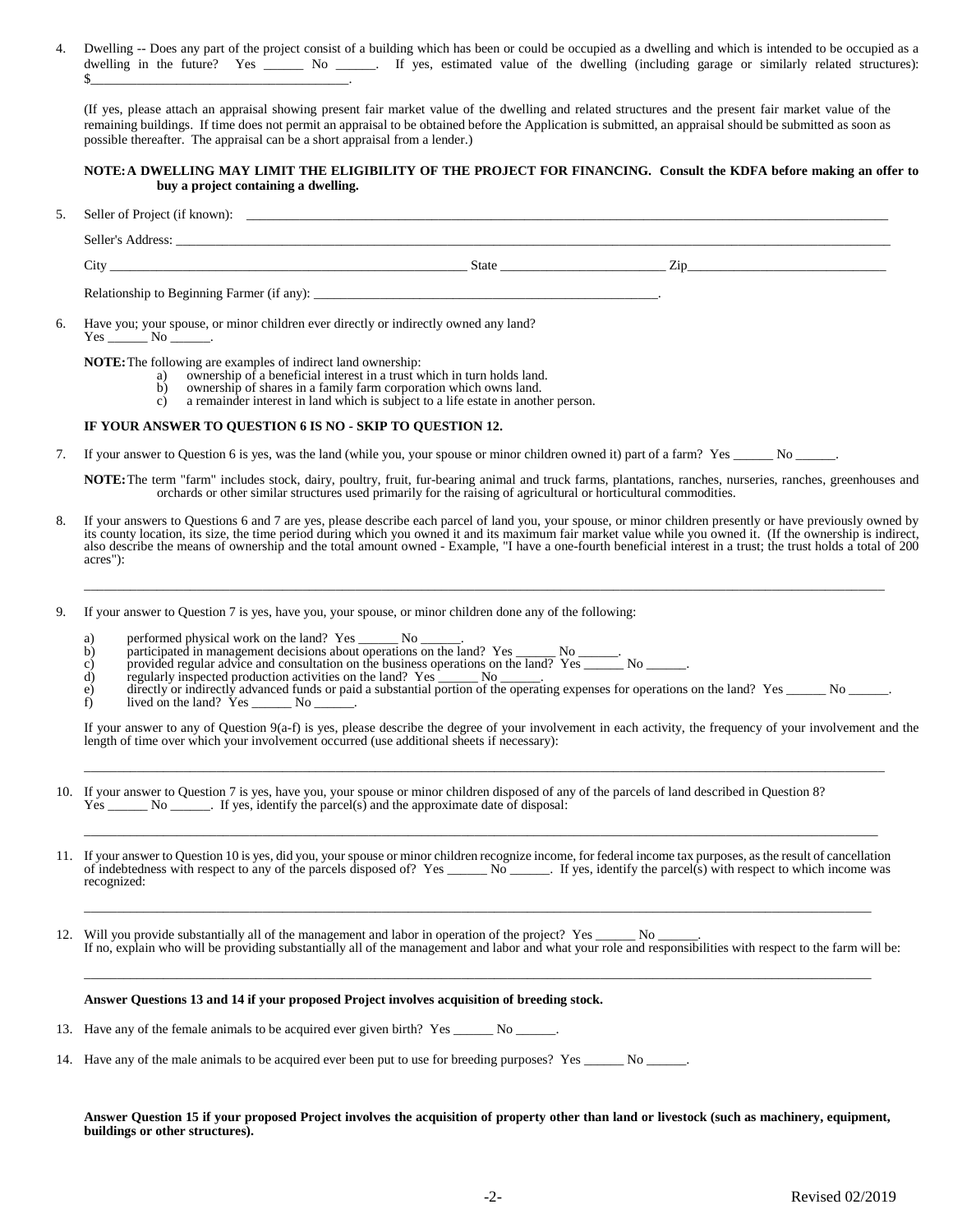|    | 15. Have you, your spouse or minor children ever previously received tax-exempt financing of any kind with respect to "used" property other than land?<br>$Yes \_\_ No \_\_$ .                                                                                             |                                                                                                                                                                                                                                                                         |  |  |  |  |
|----|----------------------------------------------------------------------------------------------------------------------------------------------------------------------------------------------------------------------------------------------------------------------------|-------------------------------------------------------------------------------------------------------------------------------------------------------------------------------------------------------------------------------------------------------------------------|--|--|--|--|
|    |                                                                                                                                                                                                                                                                            | If yes, describe each "used" item, including the dollar amount of each item's purchase price which was financed with tax-exempt financing (attach additional<br>sheets if necessary):                                                                                   |  |  |  |  |
|    |                                                                                                                                                                                                                                                                            | Note: "Used" property is subject to limitations as to eligibility for financing not to exceed \$62,500. Consult KDFA before committing yourself to buying<br>"used" property.                                                                                           |  |  |  |  |
|    |                                                                                                                                                                                                                                                                            | 16. Will any portion of the Project be used in connection with a farm partnership, farm corporation, or other formal or informal joint farming venture?                                                                                                                 |  |  |  |  |
|    |                                                                                                                                                                                                                                                                            | $Yes \_\_\_\_$ No $\_\_\_\$ . If yes, explain: $\_\_\_\_\_\_\_\_\_\_\_\_$                                                                                                                                                                                               |  |  |  |  |
|    |                                                                                                                                                                                                                                                                            |                                                                                                                                                                                                                                                                         |  |  |  |  |
|    |                                                                                                                                                                                                                                                                            | TO BE COMPLETED BY BEGINNING FARMER TOGETHER WITH EITHER THE LENDER, CONTRACT SELLER OR OTHER INVESTOR,<br>WHICHEVER IS APPLICABLE                                                                                                                                      |  |  |  |  |
| 1. | Authority").                                                                                                                                                                                                                                                               | Application fee (\$100) submitted herewith: Yes ______ No _____ (Check, money order or cashier's check payable to "Kansas Development Finance                                                                                                                           |  |  |  |  |
| 2. |                                                                                                                                                                                                                                                                            | Lender/Bank<br>Name<br>&                                                                                                                                                                                                                                                |  |  |  |  |
| 2. |                                                                                                                                                                                                                                                                            | Proposed loan or contract terms:                                                                                                                                                                                                                                        |  |  |  |  |
|    | a.                                                                                                                                                                                                                                                                         | Interest Rate: Fixed __________% Variable __________%                                                                                                                                                                                                                   |  |  |  |  |
|    |                                                                                                                                                                                                                                                                            | If variable rate, the formula used will be: (Example-80% of New York prime, such prime rate as of this date is _______% adjusted annually):                                                                                                                             |  |  |  |  |
|    |                                                                                                                                                                                                                                                                            | To justify use of the tax-exempt bond, KDFA requires that the interest rate, negotiated between the borrower and the private lender, must be significantly                                                                                                              |  |  |  |  |
|    |                                                                                                                                                                                                                                                                            | NOTE: Lenders, Contract Sellers or Other Investors should review Section VIII of the Program Summary and consult with their tax advisors when appropriate<br>before determining the interest rate.                                                                      |  |  |  |  |
|    | b.                                                                                                                                                                                                                                                                         |                                                                                                                                                                                                                                                                         |  |  |  |  |
|    | c.                                                                                                                                                                                                                                                                         | Repayment:                                                                                                                                                                                                                                                              |  |  |  |  |
|    |                                                                                                                                                                                                                                                                            | (i) Frequency (choose one): monthly _________, quarterly _______, semi-annually _______, annually ________,                                                                                                                                                             |  |  |  |  |
|    |                                                                                                                                                                                                                                                                            |                                                                                                                                                                                                                                                                         |  |  |  |  |
|    |                                                                                                                                                                                                                                                                            | (ii) Amount (choose one): \$______________(principal) plus ____________(interest),                                                                                                                                                                                      |  |  |  |  |
|    |                                                                                                                                                                                                                                                                            |                                                                                                                                                                                                                                                                         |  |  |  |  |
|    |                                                                                                                                                                                                                                                                            |                                                                                                                                                                                                                                                                         |  |  |  |  |
|    |                                                                                                                                                                                                                                                                            | (Please contact KDFA if a balloon on loan is proposed)                                                                                                                                                                                                                  |  |  |  |  |
|    |                                                                                                                                                                                                                                                                            |                                                                                                                                                                                                                                                                         |  |  |  |  |
|    | d.                                                                                                                                                                                                                                                                         | Lender's Base Agricultural Real Estate Rate? __________%                                                                                                                                                                                                                |  |  |  |  |
|    | e.                                                                                                                                                                                                                                                                         | Would a loan or contract for this project and borrower have been made if there had not been an opportunity to lower the interest rate? Yes ______<br>No ________. If the answer to 2d is yes, what interest rate would you have used? _______________________%          |  |  |  |  |
|    |                                                                                                                                                                                                                                                                            |                                                                                                                                                                                                                                                                         |  |  |  |  |
|    |                                                                                                                                                                                                                                                                            | <b>CERTIFICATIONS OF BEGINNING FARMER</b>                                                                                                                                                                                                                               |  |  |  |  |
|    |                                                                                                                                                                                                                                                                            | In submitting this Application, I, the undersigned Beginning Farmer, have read the following statements and hereby certify and agree that:                                                                                                                              |  |  |  |  |
| 1. |                                                                                                                                                                                                                                                                            | The Project will be located within the State of Kansas. True _______ False ______.                                                                                                                                                                                      |  |  |  |  |
| 2. | I have sufficient education, training or experience in the type of farming for which this Bond is requested. True ________ False ______. (Attach a background<br>letter describing the education, training or experience of you and your spouse as it relates to farming.) |                                                                                                                                                                                                                                                                         |  |  |  |  |
| 3. |                                                                                                                                                                                                                                                                            | The Project (if Agricultural Land or Agricultural Improvements) shall be used only for farming by myself, my spouse and/or minor children and we will<br>perform the labor and provide the management needed to use the Project for farming. True _______ False ______. |  |  |  |  |

<sup>4.</sup> No other person or entity (other than my spouse and/or minor children) will be a principal user of any part of the Project under any formal or informal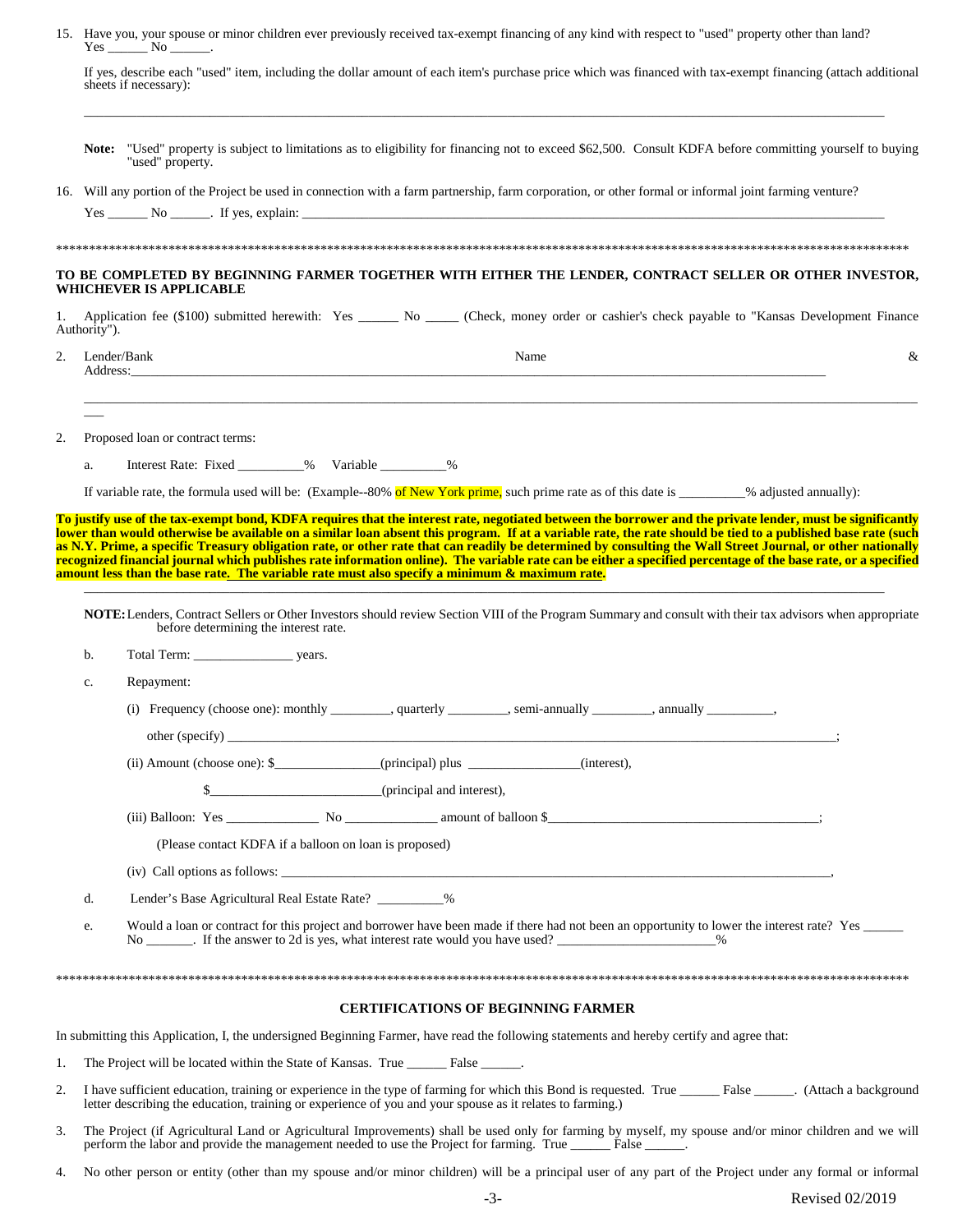\_\_\_\_\_\_\_\_\_\_\_\_\_\_\_\_\_\_\_\_\_\_\_\_\_\_\_\_\_\_\_\_\_\_\_\_\_\_\_\_\_\_\_\_\_\_\_\_\_\_\_\_\_\_\_\_\_\_\_\_\_\_\_\_\_\_\_\_\_\_\_\_\_\_\_\_\_\_\_\_\_\_\_\_\_\_\_\_\_\_\_\_\_\_\_\_\_\_\_\_\_\_\_\_\_\_\_\_\_\_\_\_\_\_\_\_\_\_\_

- Note: Occasional or casual use of part of the Project by a neighbor or relative will not make such person a principal user; however, a person who is leasing the land to the Beginning Farmer, or is a co-owner of such land, upon which any immovable portion of the Project is being constructed may be considered a principal user of the Project under Federal law.
- 5. Neither I, my spouse and/or minor children nor any Related Person, as defined below, has (1) previously received tax-exempt financing from KDFA or any other source for any kind of project or (2) been an owner or a principal user at any time of any other project or facility located in any state which has been financed with Bonds except for the following: (Write "None" or describe project and both the original and current principal balances of the tax-exempt Bonds outstanding with respect to the project. If a KDFA Bond, please list Project No.):

\_\_\_\_\_\_\_\_\_\_\_\_\_\_\_\_\_\_\_\_\_\_\_\_\_\_\_\_\_\_\_\_\_\_\_\_\_\_\_\_\_\_\_\_\_\_\_\_\_\_\_\_\_\_\_\_\_\_\_\_\_\_\_\_\_\_\_\_\_\_\_\_\_\_\_\_\_\_\_\_\_\_\_\_\_\_\_\_\_\_\_\_\_\_\_\_\_\_\_\_\_\_\_\_\_\_\_\_\_\_\_\_\_\_\_\_\_\_\_

- Note: "Related Person" as defined in Section 144(a)(3) of the Internal Revenue Code includes, among other persons: a father, mother, brother, sister, grandparent, grandchild, spouse or child, or a partnership or corporation in which the applicant or any of the foregoing relatives, individually or together, have more than a 50% interest.
- 6. If any other principal user of any part of the Project is named in Question 4 above or any lessor or co-owner of land upon which part of the Project will be constructed is named in Question 3 (c) of the first part of the Application, then to the best of my knowledge, neither such users, lessors, or co-owners nor any Related Persons to them, as defined above have been an owner or a principal user at any time of any other project or facility located in any state which has been financed with tax-exempt Bonds, except for the following (write "NONE" or describe project and both the original and current principal balances of the tax-exempt Bonds outstanding with respect to the Project):

\_\_\_\_\_\_\_\_\_\_\_\_\_\_\_\_\_\_\_\_\_\_\_\_\_\_\_\_\_\_\_\_\_\_\_\_\_\_\_\_\_\_\_\_\_\_\_\_\_\_\_\_\_\_\_\_\_\_\_\_\_\_\_\_\_\_\_\_\_\_\_\_\_\_\_\_\_\_\_\_\_\_\_\_\_\_\_\_\_\_\_\_\_\_\_\_\_\_\_\_\_\_\_\_\_\_\_\_\_\_\_\_\_\_\_\_\_\_\_

- **Note:** Federal tax law imposes a \$543,800, indexed for inflation, lifetime limit on the amount of tax-exempt financing for land and depreciable farm property which can benefit any one person or group of Related Persons, as defined above. Application of this limit is easily triggered. If you, your spouse, minor children, your landlord, co-owner of your land, or anyone else who will be a user of your Project, or a Related Person (as defined above) to any of these persons has previously received tax-exempt financing of any kind, please describe it below or on a separate sheet and immediately notify KDFA:
- None of the proceeds of the Bond shall be used for the refinancing or restructuring of any existing indebtedness in whole or in part, working capital, operating purposes or for inventory or supplies for the Beginning Farmer or any Related Person, as defined above. True \_\_\_\_\_\_ False \_\_\_\_\_\_.

\_\_\_\_\_\_\_\_\_\_\_\_\_\_\_\_\_\_\_\_\_\_\_\_\_\_\_\_\_\_\_\_\_\_\_\_\_\_\_\_\_\_\_\_\_\_\_\_\_\_\_\_\_\_\_\_\_\_\_\_\_\_\_\_\_\_\_\_\_\_\_\_\_\_\_\_\_\_\_\_\_\_\_\_\_\_\_\_\_\_\_\_\_\_\_\_\_\_\_\_\_\_\_\_\_\_\_\_\_\_\_\_\_\_\_\_\_\_\_\_\_

- 8. I have or will have access to adequate working capital, farm equipment, machinery or livestock (if the Bond is to be used for the acquisition of Agricultural Land) and I have or will have access to adequate working capital or Agricultural Land (if the Bond is to be used for the acquisition of Depreciable Agricultural Property). True \_\_\_\_\_\_\_\_ False \_
- I agree that the Bond may not be assumed by another person without the prior approval of KDFA and then only if the purchaser of the property is an eligible applicant for a KDFA Bond. I presently plan to retain the property financed for the term of the Bond; however, I understand that equipment and other depreciable property may be exchanged or traded in on similar property, and other property such as breeding livestock may be added or substituted as collateral at the discretion of the Bond Purchaser without prior approval of KDFA. I also understand that the benefits of the Bond must be retained by myself, and no person to whom property is traded or otherwise transferred may obtain the benefits of the KDFA Bond. True \_\_\_\_\_\_ False \_\_\_\_\_\_.
- 10. Neither I, nor any Related Person (as described above), have commenced any acquisition or construction of any part of the Project to be financed with the proceeds of the Bond, and neither I, nor any Related Person, have entered into any contract or purchase agreement, installment or otherwise, in connection with the construction or acquisition of the Project or any part thereof, or commenced off-site fabrication or acquisition of any portion of the Project. True \_\_\_\_\_\_\_\_\_ False \_\_\_\_\_\_. If false, explain:

\_\_\_\_\_\_\_\_\_\_\_\_\_\_\_\_\_\_\_\_\_\_\_\_\_\_\_\_\_\_\_\_\_\_\_\_\_\_\_\_\_\_\_\_\_\_\_\_\_\_\_\_\_\_\_\_\_\_\_\_\_\_\_\_\_\_\_\_\_\_\_\_\_\_\_\_\_\_\_\_\_\_\_\_\_\_\_\_\_\_\_\_\_\_\_\_\_\_\_\_\_\_\_\_\_\_\_\_\_\_\_\_\_\_\_\_\_\_\_

11. I understand and agree that an application fee shall be submitted with this application and that a Bond closing fee of 1 1/2% of the principal amount of the Bond shall be submitted to KDFA at the time of closing; such fees may be paid from Bond proceeds and will be used by KDFA to pay expenses associated with the administration of the Beginning Farmer Loan Program. True False

\_\_\_\_\_\_\_\_\_\_\_\_\_\_\_\_\_\_\_\_\_ \_\_\_\_\_\_\_\_\_\_\_\_\_\_\_\_\_\_\_\_\_\_\_\_\_\_\_\_\_\_\_\_\_\_\_\_\_\_\_\_\_\_\_\_\_\_\_\_\_\_\_\_\_\_\_\_\_\_\_\_\_\_\_\_\_\_\_\_\_\_\_\_\_\_\_\_\_\_\_\_\_\_\_\_\_\_\_\_\_\_\_\_\_\_\_\_\_\_\_\_

\*\*\*\*\*\*\*\*\*\*\*\*\*\*\*\*\*\*\*\*\*\*\*\*\*\*\*\*\*\*\*\*\*\*\*\*\*\*\*\*\*\*\*\*\*\*\*\*\*\*\*\*\*\*\*\*\*\*\*\*\*\*\*\*\*\*\*\*\*\*\*\*\*\*\*\*\*\*\*\*\*\*\*\*\*\*\*\*\*\*\*\*\*\*\*\*\*\*\*\*\*\*\*\*\*\*\*\*\*\*\*\*\*\*\*\*\*\*\*\*\*\*\*\*\*\*\*\*\*

\_\_\_\_\_\_\_\_\_\_\_\_\_\_\_\_\_\_\_\_\_\_\_\_\_\_\_\_\_\_\_\_\_\_\_\_\_\_\_\_\_\_\_\_\_\_\_\_\_\_\_\_\_\_\_\_\_\_\_\_\_\_\_\_\_\_\_\_\_\_\_\_\_\_\_\_\_\_\_\_\_\_\_\_\_\_\_\_\_\_\_\_\_\_\_\_\_\_\_\_

All of the information I have provided in the application is true and complete.

Date Signature of Beginning Farmer

Signature of Beginning Farmer's Spouse

**CERTIFICATIONS OF BOND PURCHASER**